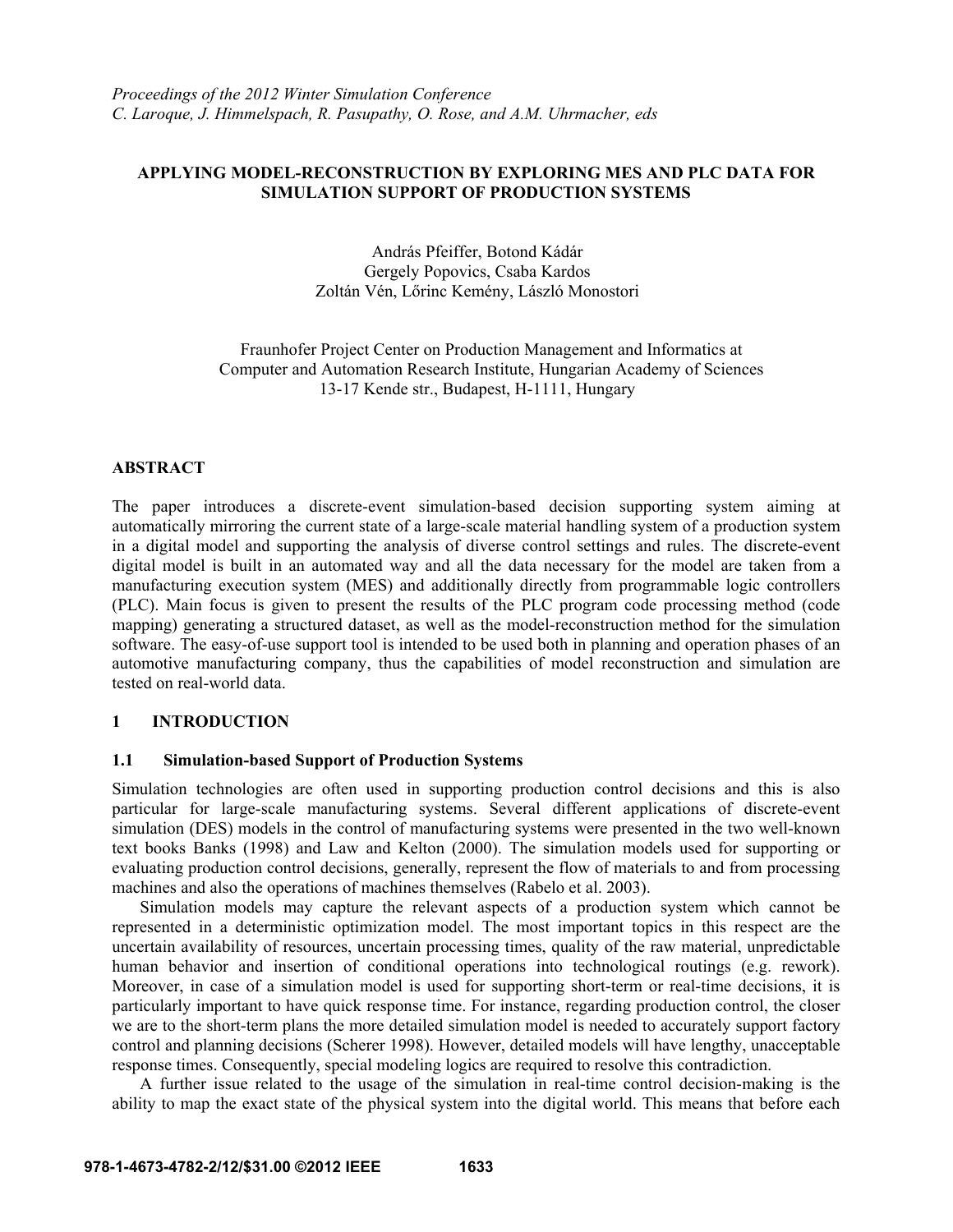simulation run, the simulation model has to be parameterized at runtime in a way to represent the state of the manufacturing system under analysis (i.e., the products under process on each machine tool, the state of each machine tool, the buffers queued with the products waiting for the process, batch sizes, allocated operators to machine tools and their calendar settings, etc.)

Summing up the related issues of closely connecting simulation with the physical world in large-scale manufacturing systems, it can be stated that the three key issues of simulation are as follows

- 1. Data acquisition and validation for simulation input,
- 2. Quick response time of simulation runs and analysis,
- 3. The ability of creating the snapshot of the physical system status in the simulation model by instantaneous feedback (Monostori at al. 2007).

#### **1.2 Automated Simulation Model Building**

Discrete event simulation is one of the most widely spread techniques to evaluate various aspects of a manufacturing or logistics system (O'Rielly and Lilegdon 1999). However, the design phase of a simulation project needs great resource expenditures. On the other hand, simulation is applied to longterm planning, design and analysis of manufacturing systems. These models are termed "throw away" or "stand-alone" models because they are seldom used after the initial plans or designs have been finalized. As stated by Ryan and Heavey (2006) the most commonly used rule of a simulation project is the so called "40-20-40 rule". The rule states that time spent developing a simulation project can be divided as follows: 40% to requirements and data gathering, 20% to model translation and 40% to experimentation.

Time-consuming requirements gathering phase contains input data collection and preparation. Significant planning time reduction can be achieved by automating data gathering and preparation.

Several approaches have been used for automating simulation model buildup by automatic input data gathering and processing. As opposed to the "traditional" use of simulation, Son and Wysk (2001) proposed that once the system design has been finalized, the simulation that was used for evaluation could be used as the basis for system control. In their concept simulation is created by using neutral system components, i.e., they made efforts to build simulation models for shop floor control system, generated automatically. Park et al. (2010) suggest a naming rule in programmable logic controllers (PLC) program codes to automatically identify objects and control logic in code giving a basic data set to build simulation model. This approach needs a renaming process on PLC codes if naming rule suggested is not applied. Bagchi et al. (2008) describe a discrete event simulator developed for daily prediction of WIP position in an operational wafer fabrication factory to support tactical decision-making. Model parameters are automatically updated using statistical analysis performed on historical event logs generated by the factory, while "snapshot" of current status of production is generated by using the manufacturing execution system (i.e., aggregated info of PLC).

The most widely spread applications of using PLC codes for generating simulation models aims of verifying PLC codes themselves. Han et al. (2010) propose a prototyping to improve limitations of existing control logic verification methods and ladder programming. The technique proposed by them supports functionality verification of PLC code on low control level. Contrarily, PLC code process method proposed by the authors is for evaluating the effects of changing PLC codes on the overall system.

Several previous studies aimed at reducing the time needed by the development phase of a simulation project of a manufacturing system highlights the importance of this topic. Wya et al. (2011) proposed a generic simulation modeling framework to reduce the simulation model building time. The proposed framework composed several software that contained information of layout and control logic of the modeled objects. According to this approach layout and control logic of the manufacturing system must be designed by the appropriate software.

Data needed to build simulation model of a manufacturing system are available in production database or can be gathered. Nowadays majority of the enterprises are installing automated manufacturing system consisting of PLCs. Subsequently, the topology and the control logic of the manufacturing system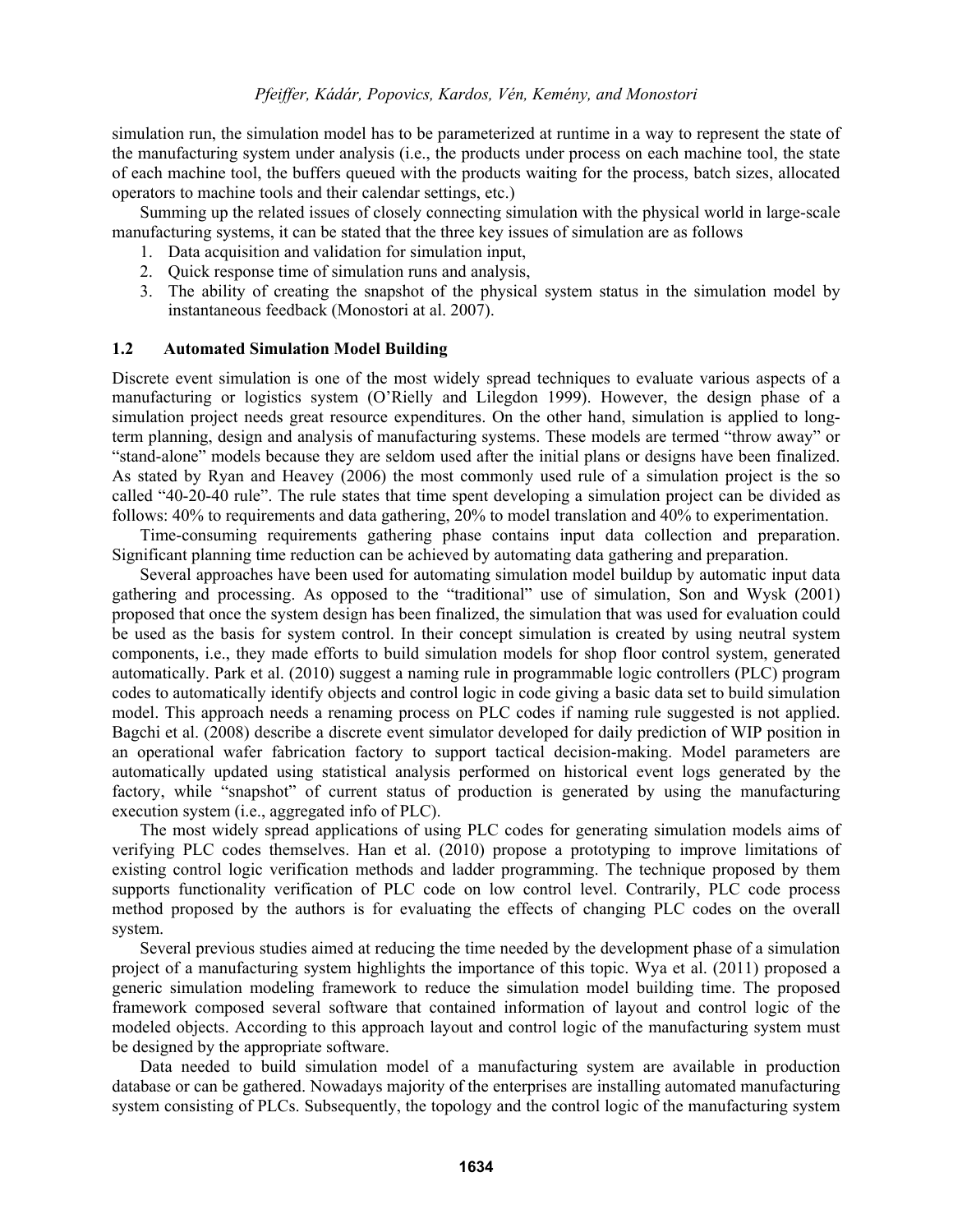## *Pfeiffer, Kádár, Popovics, Kardos, Vén, Kemény, and Monostori*

needed for a simulation model are inherently kept in these PLCs. Consequently, building of simulation models can be supported by data and control logic extracted from PLC codes.

The paper introduces an ongoing research of PLC program code and historical data processing method that generates a structured dataset that can be used by manufacturing simulation software to automatically create and parameterize a model.

# **2 NOVEL SOLUTION FOR SIMULATION-BASED SUPPORT OF PRODUCTION SYSTEMS**

## **2.1 Self-Building Simulation**

The main goal of development is the enhancement of the simulation-based analysis and control system by eliminating the manual data collection through automatic interfaces, creating a more realistic model of a real production system. Furthermore, the self-building production simulation should provide both, prospective (e.g. locate anticipated disturbances, identify trends of designated performance measures), and retrospective (e.g. gathering statistics on resources) simulation functionalities. Self-building simulation means that the simulation model is built up by means of the combination of the MES data as well as the knowledge extracted from the MES data (e.g. resource and execution model). In addition to the automatic model building feature, main requirement of the solution is to minimize the response time of the experiments and to enable the quasi "real-time" applicability of the simulation.

Regarding the main operation modes of the simulator in the proposed architecture (Figure 1) are as follows:

- Off-line validation, sensitivity analysis of the system. Evaluation of the robustness of system against uncertainties (e.g., different control settings, thresholds and system load levels). Consequently, this scenario analysis can point out the resources or settings which can endanger the normal operation conditions.
- On-line, anticipatory recognition of deviations from the planned operation conditions by running the simulation parallel to the plant activities; and by using a look ahead function, support of situation recognition (proactive operation mode, Figure 1).
- On-line analysis of the possible actions and minimization of the losses after a disturbance already occurred (reactive operation mode, Figure 1), e.g., what-if scenario analysis.



Figure 1: Plant-level active disturbance handling realized by using reactive/proactive operation modes for simulation (Monostori et al. 2007).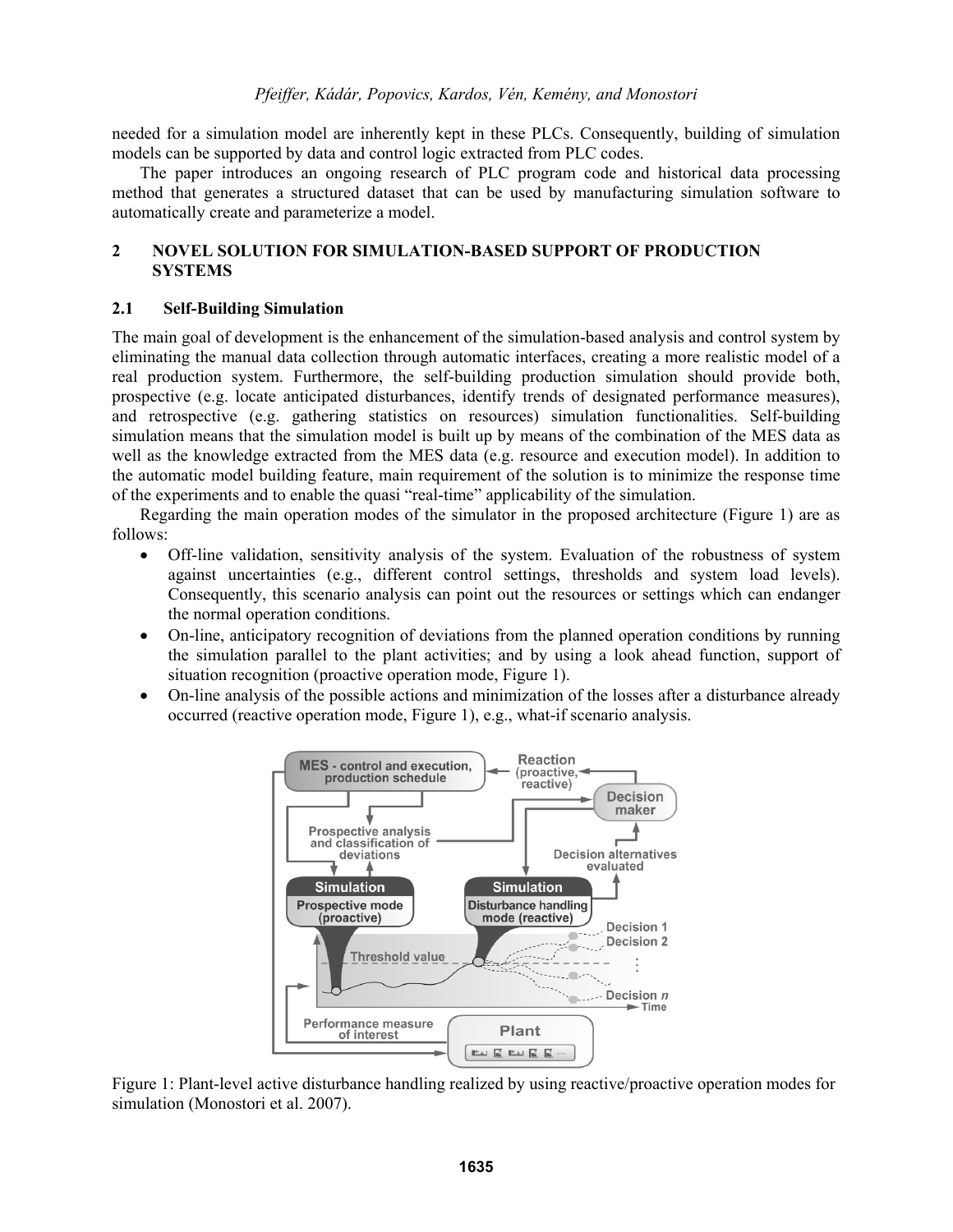The model structure in the simulator is the same for the three operation modes; however, the granulation (level of modeling details), time horizon, applied failure models and considered outputs depend on the purpose of the experiments.

In the on-line modes the simulation models represent various virtual mirrors of the plants (or logistics systems) and run parallel to the real manufacturing (or logistics) environment, simulating also the future processes for a predefined short period. The performances of the predicted and the so far executed system are compared (highlighted as "Performance measure of interest" in Figure 1).

The off-line operation mode refers to either the factory or individual plants, while in the on-line modes the work of a plant-level decision maker is supported (Figure 1). The main goal of the decision maker is to keep normal operational conditions as far as possible (e.g., daily schedule, or buffer levels) and if it is not possible to minimize the deviances. In case of occurred or predicted disturbances, a decision has to be made, whether to intervene, or not. In the former case an action has to be performed with a limited scope (in space and time) in correspondence to the sphere of authority of the decision maker (e.g., rescheduling or reallocate material flow to different buffers). The control action made in this point incorporates the selection of the appropriate control policy and method, which might be supported by the simulation-based analysis.

#### $2.2$ **Proposed System Structure**

In order to be able to realize the self-building concept regarding the simulation of a production system, relevant input data and model elements have to be formalized and presented, e.g., in a relational database.

Figure 2 represents the dataflow of the (self-building) simulation architecture. The core of the architecture is the main simulation relevant database, in which relevant data are gathered and maintained ("Simulation DB" in Figure 2).



The physical structure of the system, basically the layout, identifies their dimensions and internal distances, as well as the relations of these elements can be extracted from PLC codes. Even it is not easy to reverse engineer them the topology of controlled system is incorporated in the PLC code (highlighted) as "Structure Exploration" in Figure 2). Second essential information of manufacturing systems is the control logic of their elements. Control logic describes the response to be given on PLC's output depending on the input. The control logic consists of structured methods so variables and object's relationship can be transformed to the language of the simulation software.

It is also necessary to parameterize elements of the simulation model. Most of PLC codes do not operate with these kinds of parameters of controlled elements however, (automated) manufacturing systems usually apply MES and/or SCADA system that stores status changes of controlled elements and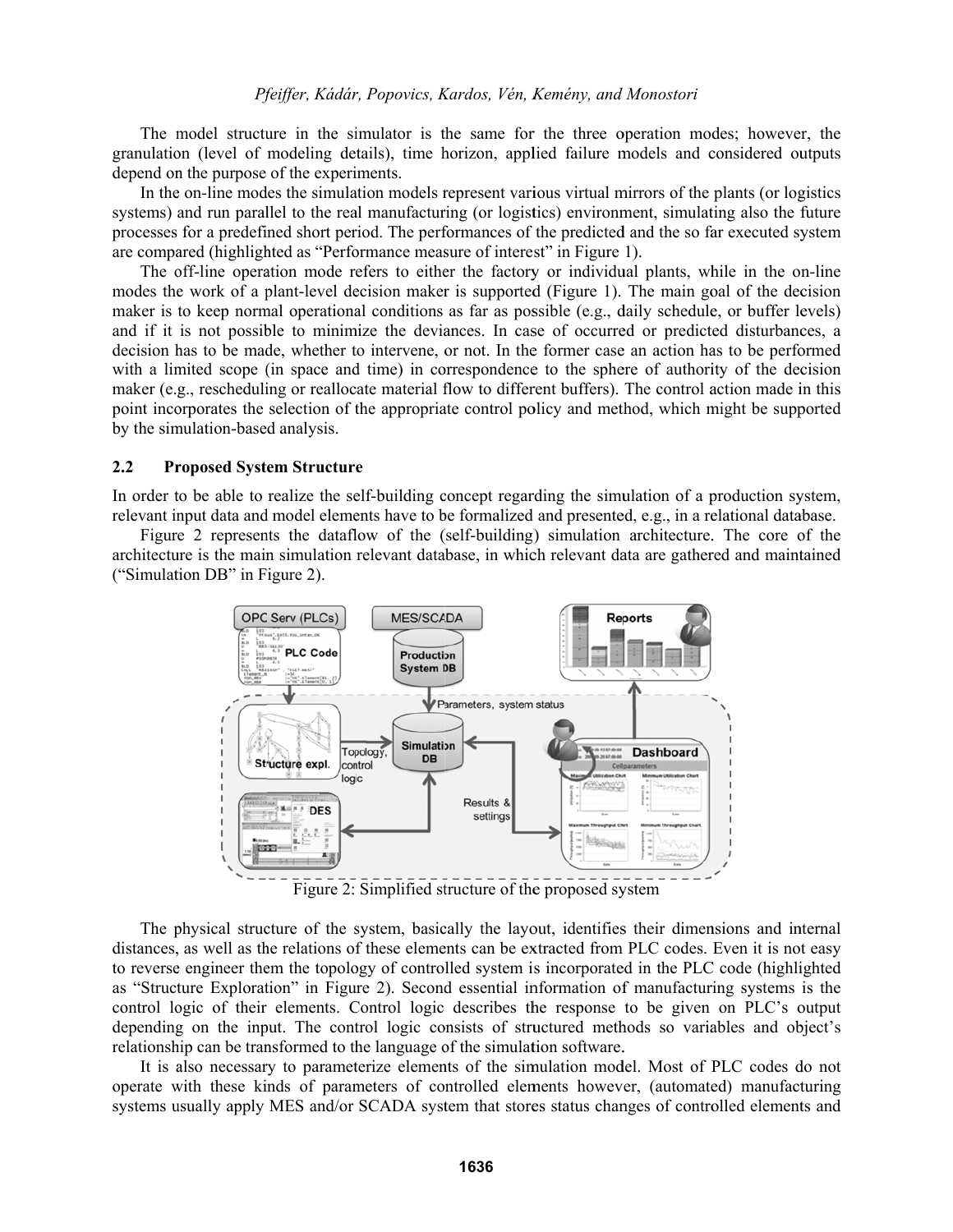timestamp of state change events ("Production system DB" in Figure 2). Possible states and parameters of elements, as well as global settings can be retrieved by statistical evaluation accomplished on these data as highlighted by "parameters, system status" in Figure 2.

Data preparation is carried out before the overall simulation. MES production system data is refreshed on a real-time, formalizing the factory snap-shot, while PLC program codes are refreshed only if changes are made on the real physical system. The redundant data (applying "Simulation DB", Figure 2) storage in the simulation model is compensated by the advantage of the shorter response time. Modeling real production systems frequently brings up the problem of handling hundreds of resources in a simulation model. Having the modeling objects in hand, which were created on the base of the conceptual model, in our architecture the simulation model is created automatically based on the pre-processed data (highlighted as "DES" in Figure 2).

The automatic generation of the model is followed by initialization. There, besides classical parameter settings, the procedure involves the generation of input parameter specific model components (entities such as products, tools, machines and the snapshot of the system to be modeled, more detailed description can be found in (Pfeiffer et al. 2009)). Contrary to the previous phase, this one is carried out for each replication. The simulation model incorporates a number of control settings (e.g., thresholds values for buffer elements or dispatching rules for alternative machines) with which the simulation runs can be manually initialized by simulation experts ("Dashboard" and "Results&settings" in Figure 2). The simulation is started on the base of these statistics by generating random production orders which cover the product type distribution calculated from the MES database. Naturally, instead of randomly generated orders, the users of the simulation can also provide the input for the simulation model on the base of e.g., real customer order data. The simulation runs are repeated until the required number of replications is obtained. Each replication is a terminating, non-transient simulation run.

In the last phase, the results are evaluated (critical values for defined KPI-s) and the results of the evaluation process are interpreted by the decision-maker (e.g. in form of reports, highlighted as "Dashboard" in Figure 2) who is responsible for taking the necessary actions. Several simulation results and statistics are calculated inside the simulation model and a graphical user interface (GUI) is provided for the visualization via a web browser of both, input settings, and statistical results ("Reports" in Figure 2).

#### **2.3 Model-Reconstruction Method using Program Code Exploration**

As mentioned above, several types of data are needed to build up a simulation model. In this section the PLC program code mapping procedure is explained more in the details, as the most important part of the automated input data preparation method, described previously in section 2.2.

## **2.3.1 Variable and Value Identification of the PLC Code**

The PLC based data acquisition was carried out after a detailed inspection of the PLC program code, in order to determine the blocks of the code, which are essential for the model building. During the exportation of these blocks a suitable data format has to be chosen, which offers high level of data consistency and simple accessibility to the data stored. Considering these requirements Instruction List (or AWL) programming language was chosen as a textual export format. Since it is a low level programming language, it has a strict syntax which allows less difference in the code, which is desirable for further processing of the code.

However, the file format of the exported data is plain text, which contains no markup information about the structure of the code and therefore it has to be included. This was accomplished by applying grammar analysis. The grammar analysis is based on a grammar which comprises the rules and class definitions concerning with the PLC code. An appropriate grammar is closely related to the IEC 61131-3 standard (IEC) and the analyzed PLC code therefore, it can be used to parse the PLC code and to create a structured set of data, which highlights the desired information for model building. Grammar analysis can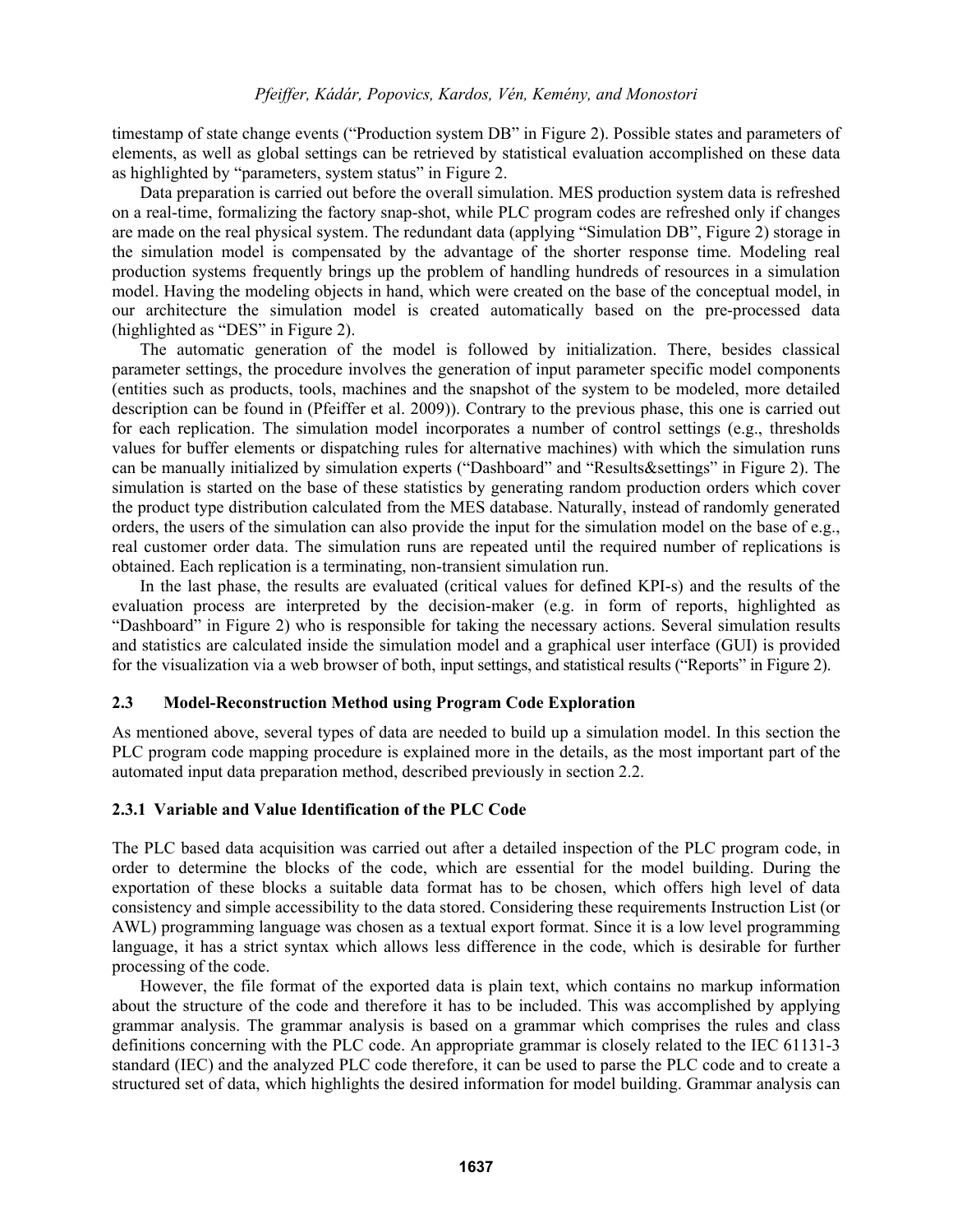be applied on different PLC codes and to be extended dynamically, which makes it able to be a part of automated model generation. A software called *ProGrammar* was used to develop the grammar.

The test PLC code as all the PLC codes consists of blocks. One block describes the behavior of one actuator (e.g. electric engine actuating the conveyor). Each block consists of two main parts, as highlighted in Figure 3:

- In the first part the logical conditions and the corresponding data operations are stored.
- $\bullet$ The second part of the block is for function block call. The arguments belonging to the call are the input parameters which are needed to instantiate a block.

The grammar analysis results a structure called parse tree, which is a graph object that is composed of the elements defined in the grammar. According to the scope of the analysis these elements can reference various type of information: from the logical rules of operation to the logical or physical connection between the elements.

In order to extract the required information from the parse tree its further processing is needed. This can be achieved by a program, which is able to handle the parse tree and supports transferring the processed results to a simulation environment. A technical computing software (Wolfram Mathematica) is applied to process the parse tree, which is able to parse the input text by using a parsing engine of the *ProGrammar* by an API.

In the paper a method is introduced which is purposed to reconstruct the physical topology of a conveyor system. Therefore, the processing of the parse tree was executed in order to acquire the information which is essential to reconstruct the connections between the elements of the convevor system,

Since the connections of the conveyor system can be represented by a directed graph, the data which describe the connections can be stored in a matrix. Identifying all the elements of the system and their connections makes it possible to create the connection reference matrix. However, this can be difficult and requires general purpose methods, which are able to handle the code-specific differences of the input data and that is the point where the flexibility of the created grammar is fundamental.



Figure 3: PLC program code part in instruction list format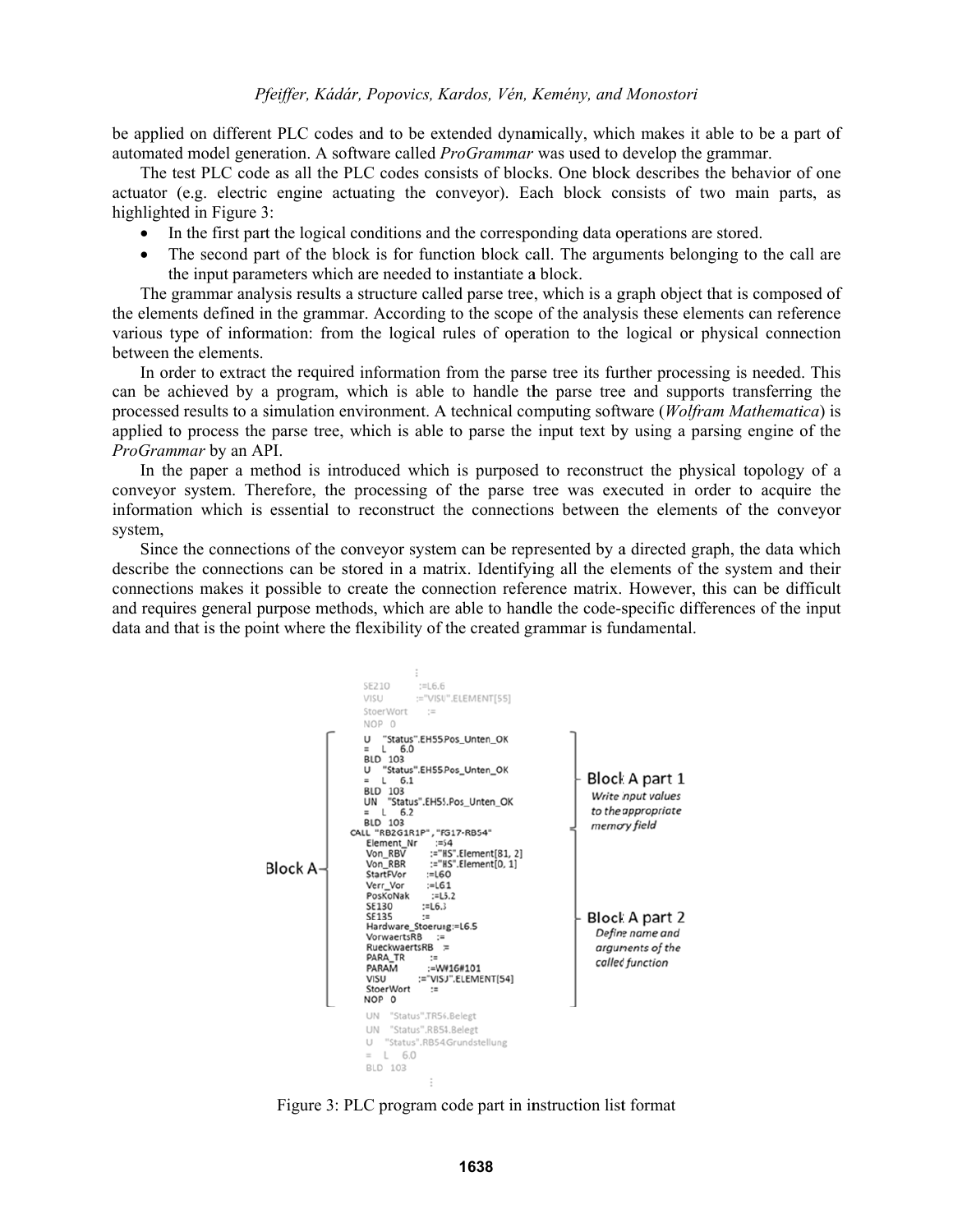#### **2.3.2 Program Code Mapping**

Automatic model reconstruction, in this context, can be considered as a mapping, which assigns the corresponding information – extracted from the PLC program – to properties of the simulation object instances. Properties such as identifier, type, physical and logical connections and other additional parameters of the instances are extracted from the PLC program during the parsing process (Figure 4). However, not all of the required information is accessible for the parser. This is mainly because of the large number of device level connections, which are therefore not represented explicitly in the relatively higher level PLC program. Including this missing information into the simulation model requests the application of alternative methods.



Figure 4: Basic concept of PLC program code mapping

The most important property of a model element instance is its type, because it essentially determines the behavior of the object. In the PLC program each element is referenced by a unique identifier number. In the declaration part of the program, the identifiers and the element types are matched. Based on this assignment a map structure can be created, where the type of each element can be looked up. However, there are certain references in the PLC program, where the elements cannot be identified unequivocally. The lack of the identifier refuses using the map structure to obtain the type of the element and causes the appearance of disconnected sequences of elements in the model.

Analyzing the system in consideration in details shows that the occurrence of these "unidentified elements" are closely related to their neighbor elements, which together form a straight sequence of elements, a so called pattern. These patterns also contain the previously unidentified elements hence, they can provide the missing links between separated sequences of the model. Since the recognition of these patterns is based on a priori knowledge about the system, defining them is an input parameter of the reconstruction.

Extending the model with the data gained from patterns has disadvantages as a pattern contains no information regarding the direction of the connections between the elements comprised. To avoid collision with already reconstructed sequences, each pattern is assumed as bidirectional. Hence, except the case when a pattern is in fact bidirectional, it is leading to including non-existing connections, which can be confusing. Therefore, removing these unused connections is desirable.

Analyzing the graph of connections it turned out that in most cases one end of the pattern is connected to a "regular" sequence of elements, which contains proper directional data. Therefore, it is possible to determine the valid direction inside a pattern of elements by using the available directional data of the surrounding elements. Figure 5 shows the basic idea of removing unnecessary connections.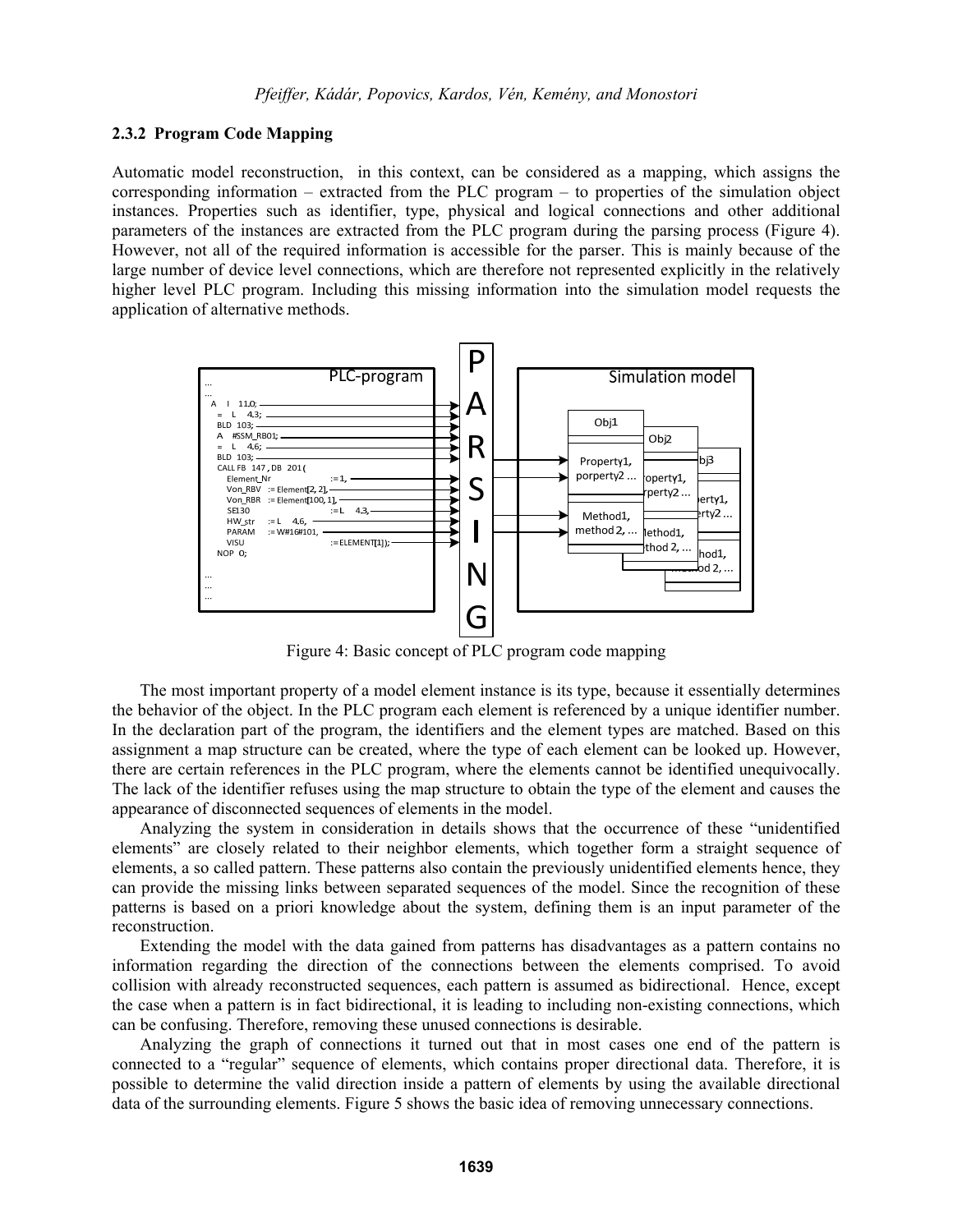Figure 5: Considering the directional data between E2 and E1 (or E4 and E5) it can be pointed out that the direction inside the pattern has to match the direction of the elements outside the pattern.

Creating an algorithm, which is able to clean the graph from the non-existing connections, requires proper identification of elements on the border of each pattern. These elements can be characterized as follows: an element, which has only two neighbor elements, but has two inputs and one output or has two outputs and one input. As it is shown in Figure 5 E2 and E4 fulfill these criterions, respectively. The basic idea is that these elements have three connections, but one can be thrown away. Applying the following steps the connections to be eliminated can be defined.

- 1. Search for an element with 2 neighbors and 3 connections  $(2 \text{ in } +1 \text{ out or } 1 \text{ in } +2 \text{ out})$
- 2. Create two sets of connections through the element: one that points from one neighbor element to the other and one that points backwards.
- 3. Evaluate the intersection of each set and the set of original connections.
- 4. The intersection with less member equals the connection to be removed.

Iteratively applying the above described algorithm effects that each unnecessary connection (according to the previously described criterions) could be removed, thus enabling the proper graph representing the network of the connected objects.

## 2.3.3 Topology Graph Generation

The resulted matrix of the above introduced method is visualized by using the graph plotting features of the *Mathematica* software. The nodes of the directed graph represent the elements of the conveyor system, while the directed edges represent the connections between them (Figure 6). Since the gathered data does not contain information about the layout of the system, the arrangement of the graph was used instead. Nevertheless, by setting the parameters of the elements properly the real operation of the system can be modeled.

Therefore, by gathering the relative coordinate data of each element, the graph can be used to provide element arrangement data to the simulation model. Processing the parse tree results three different data structure, which are the following.



Figure 6: Part of the reconstructed topology graph of a production logistics system.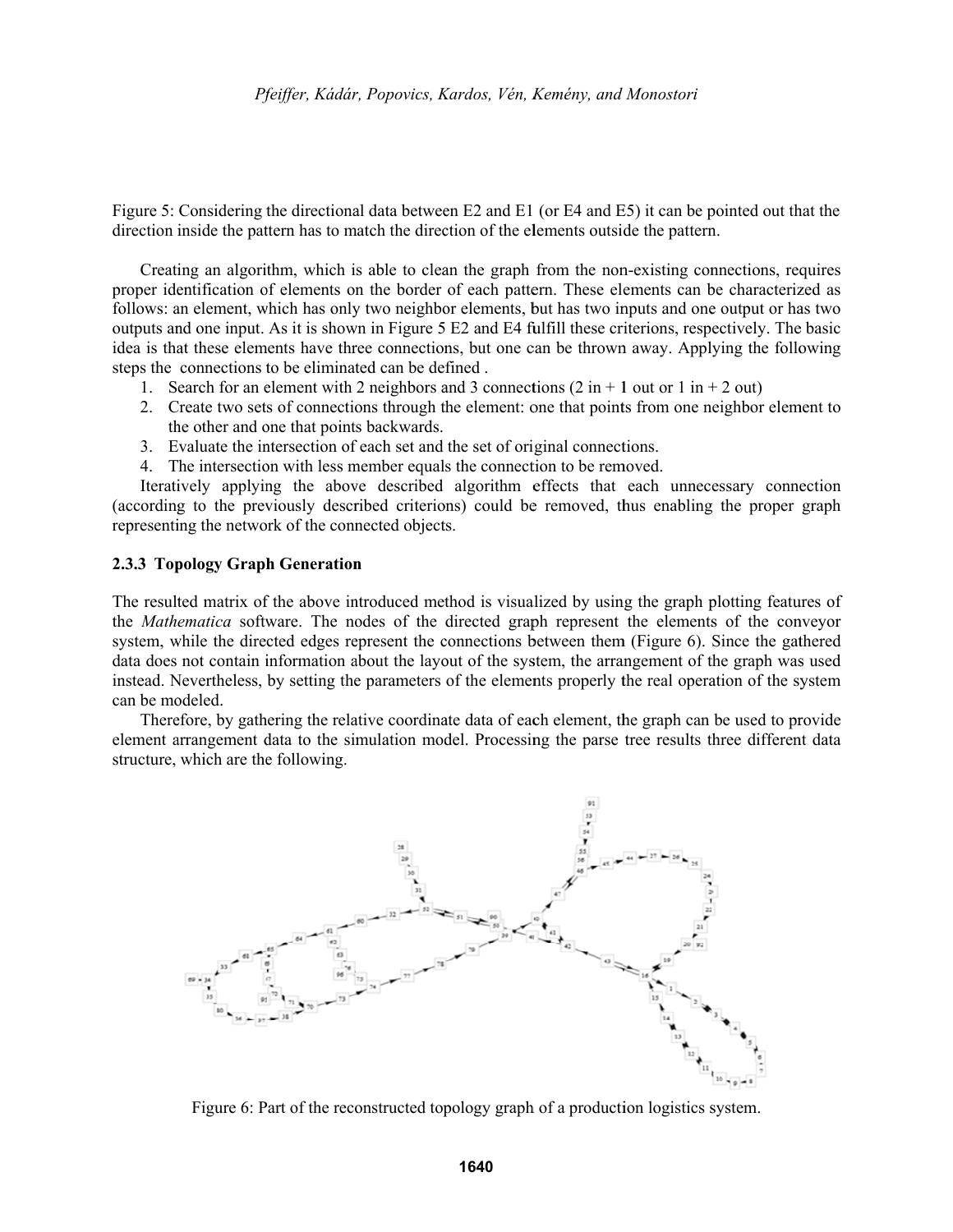- A list which contains all the existing elements of the conveyor system. These are the elements to be created in the simulation model.
- A connection reference matrix, which describe the connection between the elements.  $\bullet$
- An element arrangement table, which contains the relative coordinates of the elements.

These data have to be transferred to the simulation software, where the simulation model can be built up. The data transfer was carried out by using an SQL-server, which can be accessed by the built-in SQLclient of the software applied. After a conversion of data, the topology of the examined system can be generated by a graph creating command. The data received from parser can also be converted to a connection table form. The simulation software (*Tecnomatix Plant Simulation*) and its internal connection tables and methods are applied to generate the simulation object instances and run the simulation.

## 2.3.4 Parameterization of the Simulation Elements Generated

The "Production system database" is used by providing parameters of the elements and input data for the simulation model (Figure 2). Directly and indirectly usable data are gathered from MES database, and transformed as well as processed to the format that simulation software is able to apply (Kádár et al. 2010, Pfeiffer et al. 2009.). The supposed simulation element parameterization method is demonstrated by an example.

As test model elements were generated and connected based on the information stored in the low level control devices of a conveyor system it is obvious to calculate the transportation time as the most relevant information of a conveyor element. Production database of the test system stores data of the number of pallets located on each conveyor sections as the function of time (Figure 7).



Figure 7: Number of pallets located on a section of the conveyor system as the function of time

In Figure 7 each rising edge represents the event when a pallet enters the observed section and falling edge is dedicated to the exiting event of a pallet. As the sequence of the pallets does not change between two junctions on the conveyor system the entering and exiting time stamp of every pallet can be calculated by a built in method of the simulation software. It also calculates the distribution of the transportation time of every section of the test area and sets it as a parameter of the appropriate simulation element.

#### $\overline{\mathbf{3}}$ **PRELIMINARY SIMULATION RESULTS - CASE-STUDY**

The proposed solution introduced in the previous section is tested on real data of complex convevor system in a large-scale manufacturing factory by using a part of the real PLC code of the running system. The systems contains approx. 1500 elements and more than 20 PLCs formalizing a hierarchical control structure. Main drawbacks of currently applied simulation methods enlisted by decision makers for testing changes of either physical system or control system are as follows:

specific building blocks, models of processes are redundantly implemented in separated systems, which results in more development time and costs;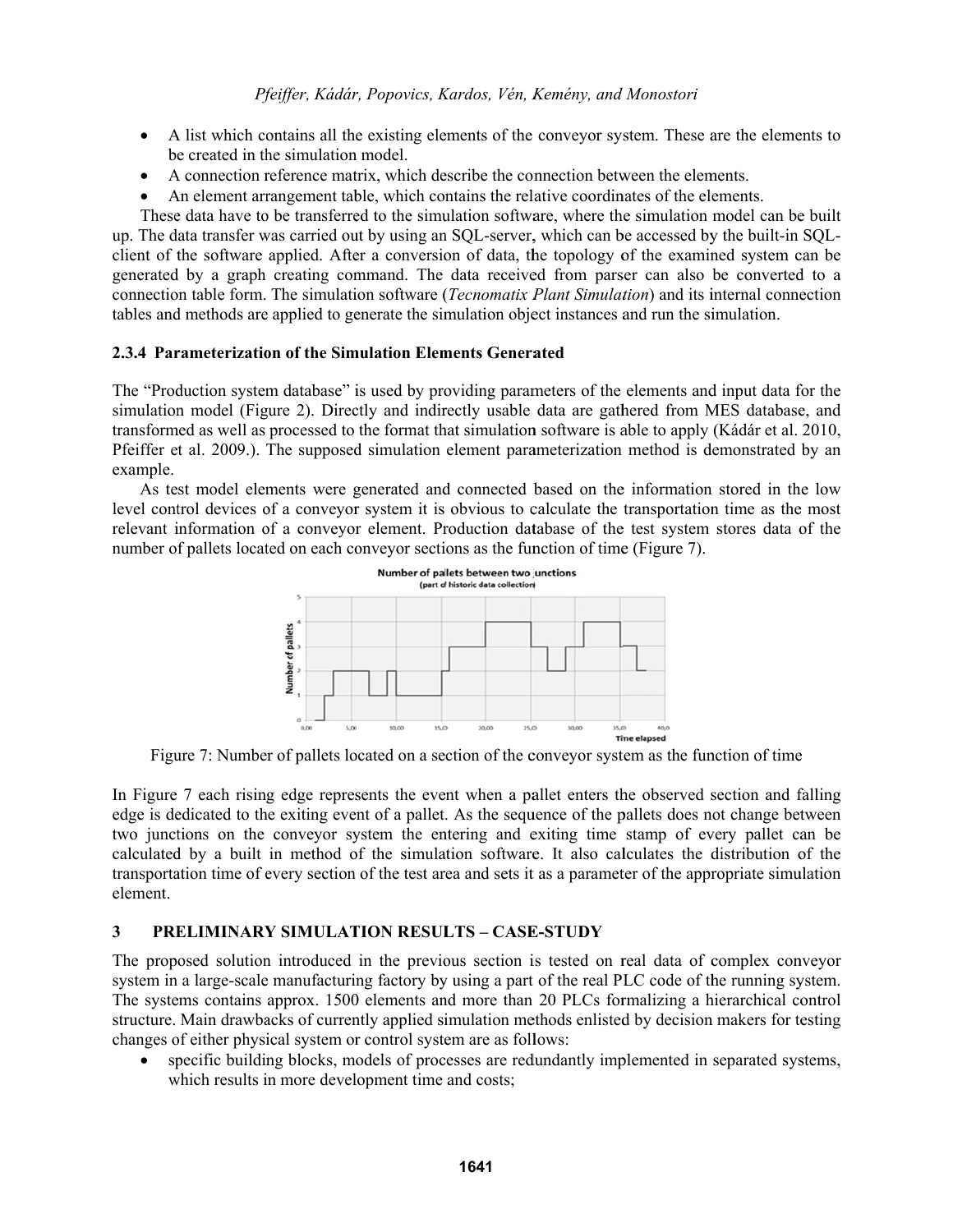- there is no integrated design and analysis environment or system where the overall system and  $\bullet$ processes can be analyzed:
- there is no factory-standard, uniform user interface;  $\bullet$
- results of current simulations cannot be automatically adapted in real system;  $\bullet$
- real-time daily use is not possible (manual changes required).  $\bullet$

On the base of the above assumptions, the target of the research is to build a new simulation system in which the simulation model is an inherent part of the control system hence, input comes automatically from real execution system and support is provided to evaluation of simulation results.

This means the collection of data from PLC level, enabling reliable, automatically generated DES models, furthermore, manual intervention regarding simulation (data collection, modeling, parameterizing) can be reduced to a definitely low level. Two main operation modes (detailed in section 2.1) has been identified by the users of the proposed system:

- off-line, i.e., planning level: Simulation is used for analyzing effects of changes in system, and fed with historical input data and relevant production data for parameterization.
- on-line, i.e., execution level: Simulation is applied for short-term "what-if" analysis. In case of certain deviation or disturbance has occurred decision maker is able to test several predefined methods, scenarios for resolving problem.

Preliminary test runs were taken on a simulation model that was built automatically based on the data on the PLC codes of a test area of the above mentioned conveyor system. The generated simulation elements were parameterized based on the historical data of this section by the suggested parameterizing method. Input data was also generated based on historical data and time dependent capacity limitations of the output of the system were implemented in the simulation model as well.

The aim of the test run was to validate the simulation model by comparing historical data and simulated data. The compared value was the number of pallets located in test area. This value is plotted in the gear of time (Figure 8). Ramp-up phase of the simulation run can be recognized at the start phase of observed time interval. In this phase there is significant difference between the real and simulated values because at the initial moment of the simulation run the model does not contain any pallet. After the ramp up phase the trend of the curves are similar that shows the simulated system behavior is similar to the behavior of the real system. As uncertainty raises as the observed time interval of the forecast, this phenomenon can be observed on this graph as well. On the right side of the diagram the curves are deviating, because the uncertainty rises as the function of time.

As the test run revealed it is possible to represent the behavior of a manufacturing system by a simulation model generated and parameterized automatically based on the information stored in low level control devices of the system.

Consequently, these results of simulation experiments can be easily adapted in real factory, thus enabling fast, flexible and smooth changes in factory, e.g., analyzing possible effects of changes in some part of the PLC program code of the control system.



Figure 8: Number pallets located in the observed test area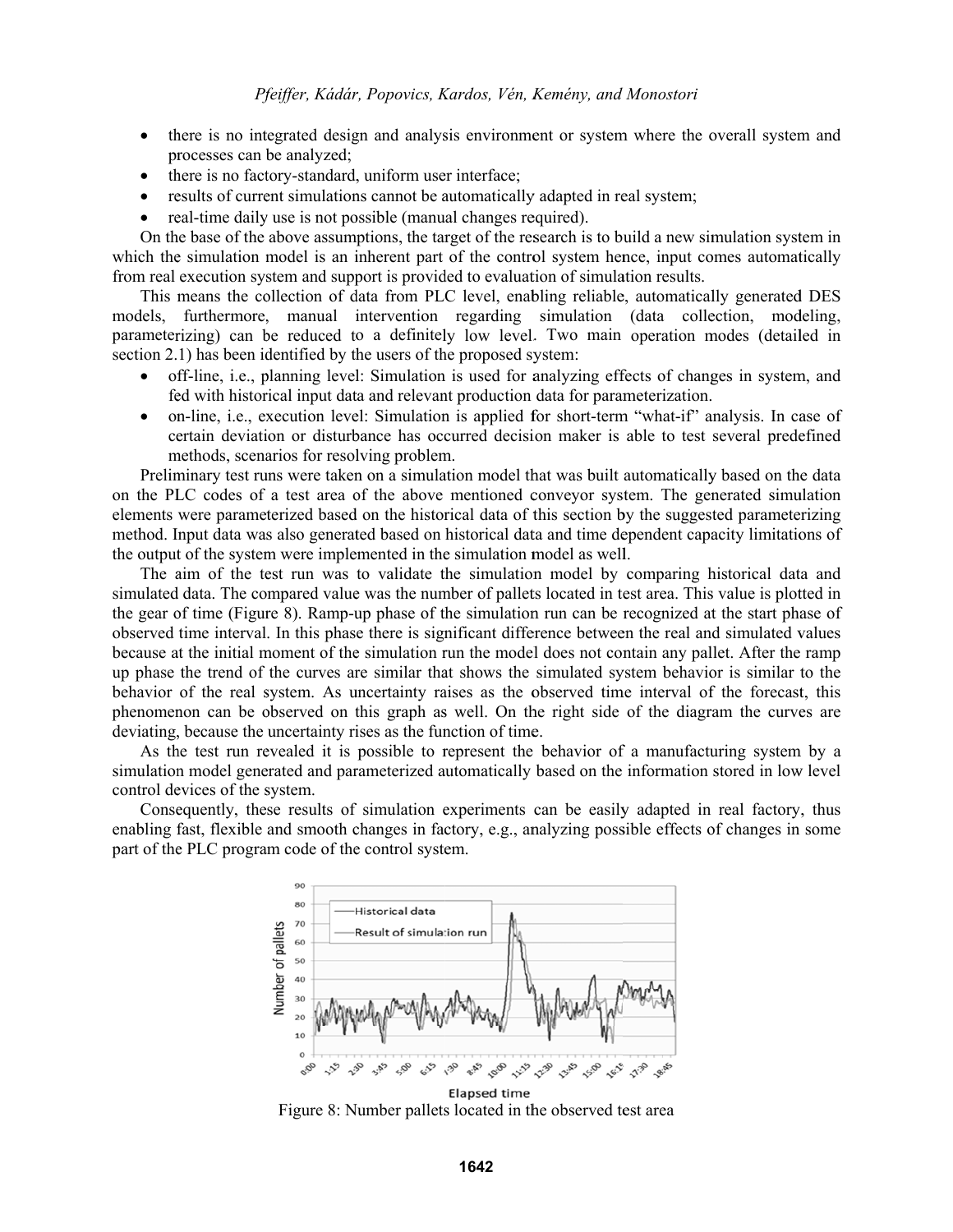## **4 CONCLUSIONS**

The paper revealed a discrete-event simulation approach applied for decision support of control related production applications. Design phase is a significant part of a simulation activity; hence reducing time of it significantly affects the effectiveness of the whole simulation. Automated data gathering supporting the buildup of simulation models is a possible solution to achieve this goal and is also a solution to create reusable models. Thus, self-building simulation has been introduced with three main operation modes to be applied for decision support. Moreover, several approaches were studied in the topic and revealed that PLC codes store information needed to build up a simulation model. A new procedure for extracting topology and control logic data of system from PLC codes has been introduced. Data stored in production database were used to parameterize objects of the model and generating input for simulation experiments.

The results introduced in the paper is intended to be applied on a real-world, automated intra-plant logistics system of a manufacturing company in the near future. Two levels of application are considered, planning and execution level.

At the planning level the proposed simulation-based system supports the decisions related to a planning activities, by analyzing possible effects of changes in some part of PLC code of the control system, by critical situation analysis of the overall material handling system, as well as by the evaluation of throughput, bottlenecks, waiting times, number of pallets needed. Contrary, at the execution level the main goal is to support decisions related to the anticipatory recognition of disturbances and to estimate their influences (runtime simulation, monitoring KPI-s). This means testing predefined methods or scenarios for resolving problems and deviations (e.g., buffer settings, routing of pallets).

### **ACKNOWLEDGMENTS**

The research has been partially supported by the Hungarian Scientific Research Fund (OTKA) grant "Production Structures as Complex Adaptive Systems" T-73376 and by National Office for Research and Technology (NKTH) grant "Digital, real-time enterprises and networks", OMFB-01638/2009. The research reported in this paper has received funding from the European Union Seventh Framework Programme (FP7/2007-2013) under grant agreement No: NMP2 2010-228595, Virtual Factory Framework (VFF).

#### **REFERENCES**

- Bagchi, S., Chen-Ritzo, C., Shikalgar, S.T., Toner, M., 2008, A full-factory simulator as a daily decisionsupport tool for 300mm wafer fabrication productivity, in Proceedings of the 2008 Winter Simulation Conference edited by S. J. Mason, R. R. Hill, L. Mönch, O. Rose, T. Jefferson, J. W. Fowler, pp. 2021-2029
- Banks, J., 1998, Handbook of Simulation, Principles, Methodology, Advances, Application and Practice. John Wiley & Sons Inc.
- IEC. Iec 61131-3: Programmable controllers part 3: Programming languages. Technical report, IEC.
- Kádár, B., Lengyel, A., Monostori, L., Suginishi, Y., Pfeiffer, A., Nonaka, Y., 2010, Enhanced control of complex production structures by tight coupling of the digital and the physical worlds, CIRP Annals - Manufacturing Technology, 59, pp. 437–440. (http://dx.doi.org/10.1016/j.cirp.2010.03.123)
- Kwan Hee Han, Seock Kyu Yoo, Bohyun Kim, Geon Lee, 2010, Rapid Virtual Prototyping of PLC-Based Control System. ICAI'10 Proceedings of the 11th WSEAS international conference on Automation & information
- Law, A., Kelton, D., 2000, Simulation modeling and analysis, McGraw-Hill, New York.
- Monostori, L., Kádár, B., Pfeiffer, A., Karnok, D., 2007, Solution approaches to real-time control of customized mass production. CIRP Annals Manufacturing Technology, 56(1), pp. 431–434.
- O'Reilly, J.J., Lilegdon, W.R., 1999, Introduction to FACTOR/AIM. In: Proc. of the 1999 Winter Simulation Conference, pp. 201-207.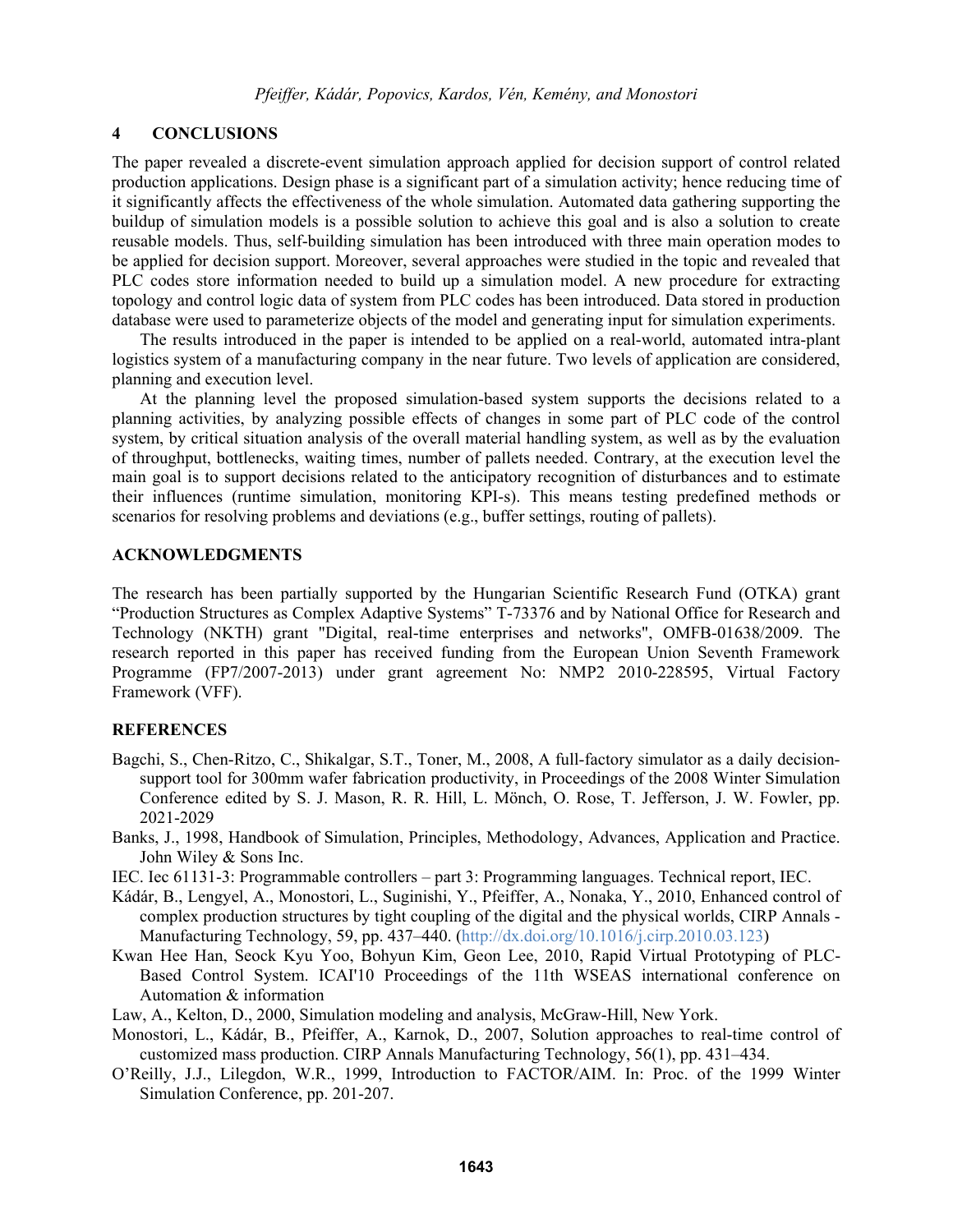- Park, Hyeong-Tae, Kwak, Jong-Geun,Wang, Gi-Nam, Park, Sang C., 2010, Plant model generation for PLC simulation. International Journal of Production Research 48(5), pp. 1517-1529.
- Pfeiffer, A., Kádár, B., Szathmári, M., Popovics, G., Vén, Z., Monostori, L., 2009, Self-building simulation tool for daily decision support in production control, In proc. of the 7th International Workshop on Modelling & Applied Simulation, MAS 2009, 23-25 September, 2009, Tenerife, Spain, pp.: 246-254.
- Rabelo, L., Helal, M., Jones, A., Min, J., Son, Y.J., Deshmukh, A., 2003, A hybrid approach to manufacturing enterprise simulation. In: Proc. of the 2003 Winter Simulation Conference, 1125-1133.
- Ryan, J., Heavey, C., 2006, Process modeling for simulation, Computers in Industry 57, pp. 437–450
- Scherer, E., 1998, The reality of shop floor control approaches to system innovation, In Shop Floor Control – A System Perspective, Ed. Scherer E., Springer, 3-26.
- Son, Y.J., Wysk, R.A., 2001, Automatic simulation model generation for simulation-based, real-time shop floor control, Computers in Industry 45. pp 291-308.
- Wya, J., Jeong, S., Kim, B., Park, J., Shin, J., Yoon, H., Lee, S., 2011, A data-driven generic simulation model for logistics-embedded assembly manufacturing lines. Computers & Industrial Engineering. 60(1) pp. 138-147.

## **AUTHOR BIOGRAPHIES**

**ANDRÁS PFEIFFER** earned his PhD in 2008 at the Budapest University of Technology and Economics. Currently he is a senior research fellow at Engineering and Management Intelligence Laboratory of the Computer and Automation Research Institute, Hungarian Academy of Sciences (EMI, MTA SZTAKI), project manager at the Fraunhofer Project Center at SZTAKI. His current interest includes decision support in production planning and control, as well as the simulation and emulation modeling of complex production systems, self-building simulation systems. Email address: pfeiffer@sztaki.hu

**BOTOND KÁDÁR** is a senior researcher at EMI, manager of the Fraunhofer Project Center at SZTAKI. He obtained his MSc and Ph.D. degrees at the Budapest University of Technology and Economics, Hungary, in 1993 and 2002, respectively. His current interest includes production control, simulation and multi-agent approaches for production engineering and manufacturing systems and he is involved in several research and development projects from these fields. Dr. Botond Kádár is author or co-author of 70 publications with over 120 citations. Email address: kadar@sztaki.hu

**GERGELY POPOVICS** graduated in 2008 at the Budapest University of Technology and Economics. Currently he is a research associate at EMI, systems engineer at the Fraunhofer Project Center at SZTAKI. His current interest includes the simulation modeling of complex production systems and automatic identification technologies. Email address: popovics@sztaki.hu

**CSABA KARDOS** graduated in 2012 at the Budapest University of Technology and Economics. Currently he is a systems engineer at the Fraunhofer Project Center at SZTAKI. The fields of his interests cover simulation of complex manufacturing systems and self-building simulation. Email address: kardos@sztaki.hu

**ZOLTÁN VÉN** graduated in 2006 at the Budapest University of Technology and Economics. Currently he is a research associate at EMI, project manager at the Fraunhofer Project Center at SZTAKI. His current interest includes reconfigurable manufacturing systems, as well as the simulation and emulation modeling of complex production systems, self-building simulation systems. Email address: ven.zoltan@sztaki.hu

**LŐRINC KEMÉNY** graduated in 2010 at the Budapest University of Technology and Economics. Currently he is a software engineer at the Fraunhofer Project Center at SZTAKI. Email address: lorinc.kemeny@sztaki.hu